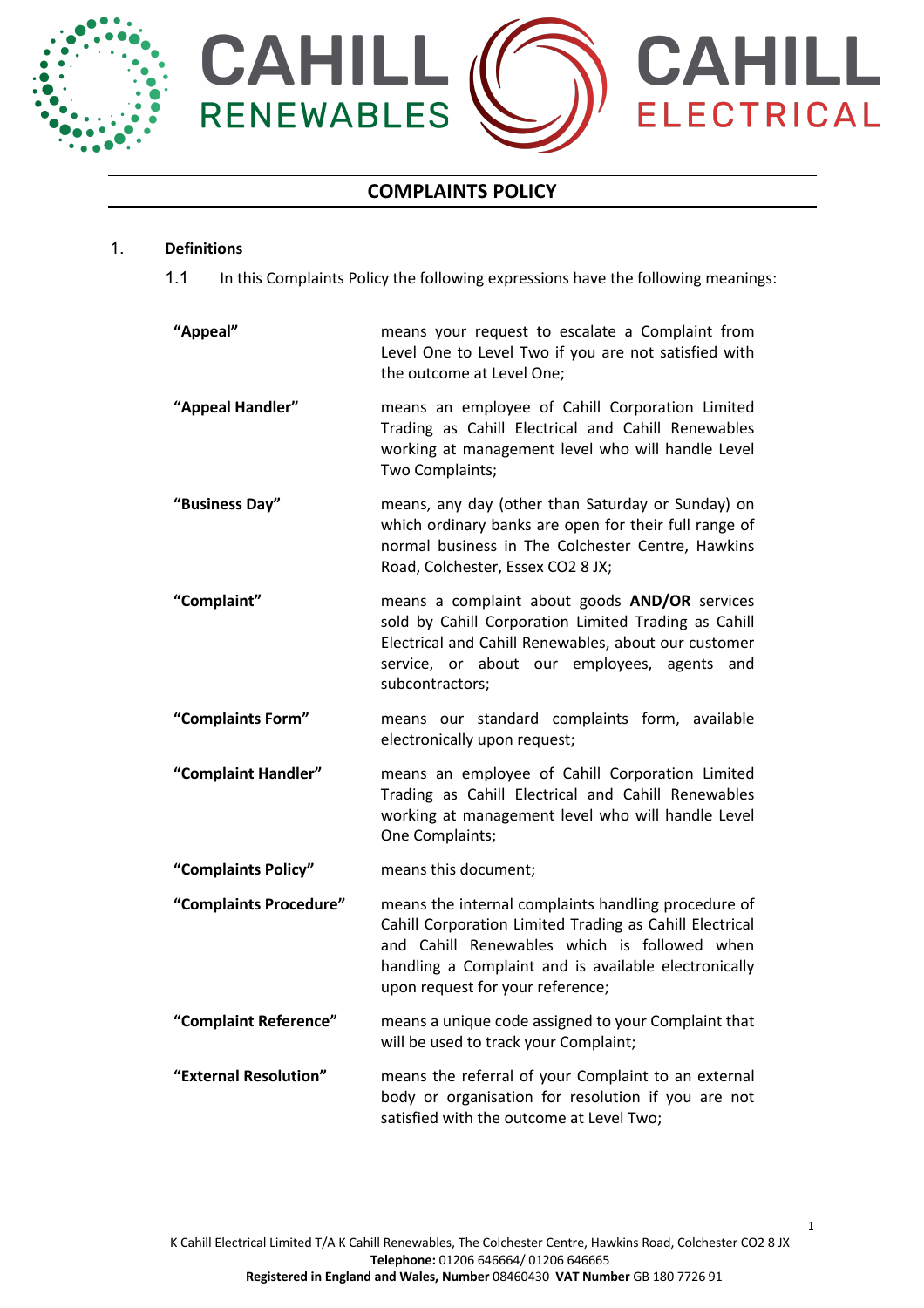



**"Level One"** means the first stage in our complaints handling procedure under which your Complaint will be handled by a Complaint Handler; and

**"Level Two"** means the second stage in our complaints handling procedure under which you may appeal the outcome of a Level One Complaint. Your Complaint will be handled by an Appeal Handler.

## 2. **Purpose of this Complaints Policy**

- 2.1 Cahill Corporation Limited Trading as Cahill Electrical and Cahill Renewables welcomes and encourages feedback of all kinds from our customers. If you have a Complaint about our goods **AND/OR** services, our customer service, or about our employees, agents, and subcontractors, not only do we want to resolve it to your satisfaction but we also want to learn from it in order to improve our business and customer experience in the future.
- 2.2 It is our policy to resolve Complaints quickly and fairly, where possible without recourse to formal investigations or external bodies. In particular, the aims of this Complaints Policy are:
	- 2.2.1 To provide a clear and fair procedure for any customers who wish to make a Complaint about Cahill Corporation Limited Trading as Cahill Electrical and Cahill Renewables, our goods **AND/OR** services our customer service, or about our employees, agents, and subcontractors;
	- 2.2.2 To ensure that everyone working for or with Cahill Corporation Limited Trading as Cahill Electrical and Cahill Renewables knows how to handle Complaints made by our customers;
	- 2.2.3 To ensure that all Complaints are handled equally and in a fair and timely fashion;
	- 2.2.4 To ensure that important information is gathered from Complaints and used in the future to avoid such a situation arising again.

## 3. **What this Complaints Policy Covers**

- 3.1 This Complaints Policy applies to the sale of goods **AND/OR** the provision of services by Cahill Corporation Limited Trading as Cahill Electrical and Cahill Renewables, to our customer service and to our employees, agents, and subcontractors.
- 3.2 For the purposes of this Complaints Policy, any reference to Cahill Corporation Limited Trading as Cahill Electrical and Cahill Renewables also includes our employees, agents, and subcontractors.
- 3.3 Complaints may relate to any of our activities and may include (but not be limited to):
	- 3.3.1 The quality of customer service you have received from Cahill Corporation Limited Trading as Cahill Electrical and Cahill Renewables;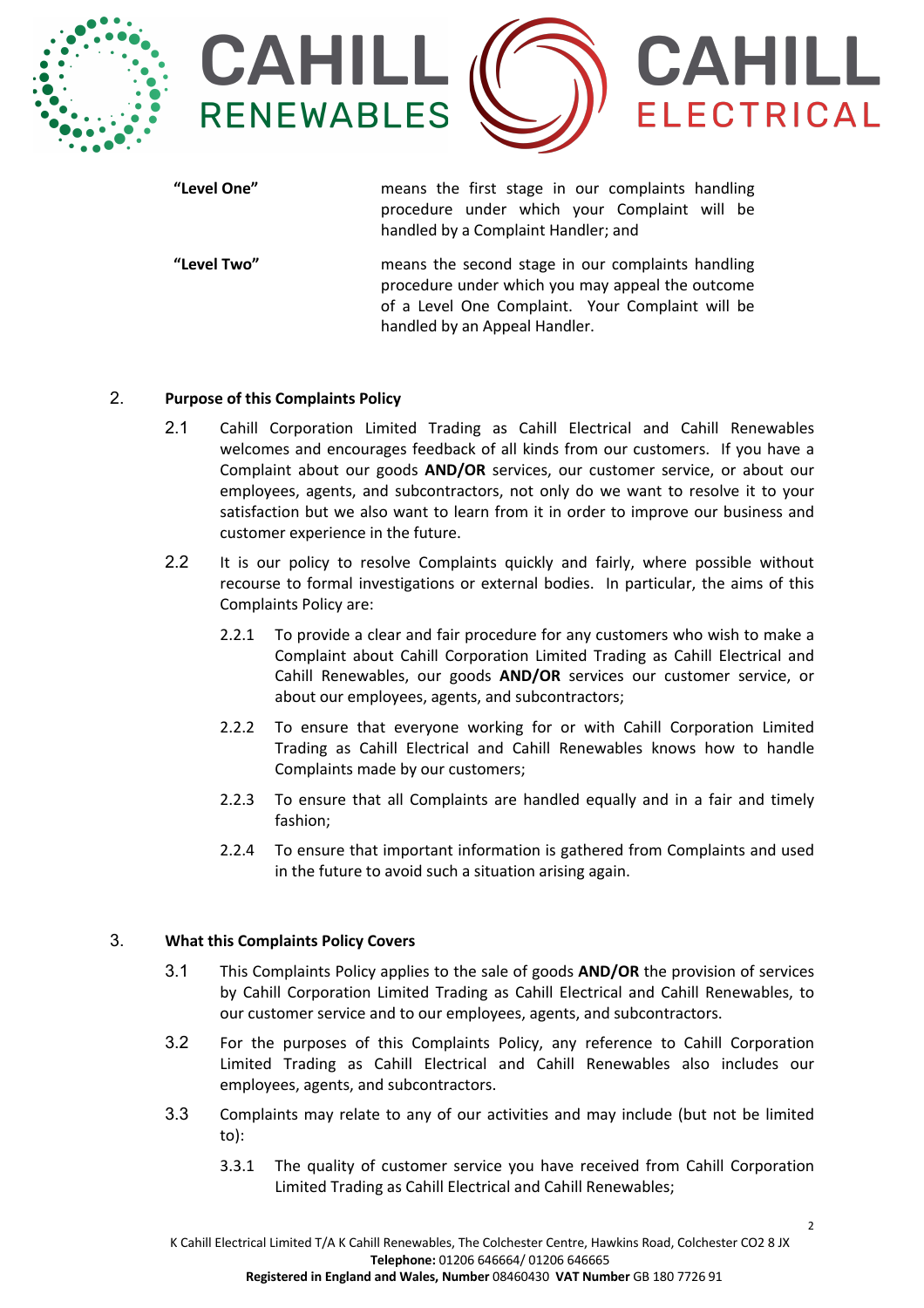



- 3.3.2 The behaviour and/or professional competence of our employees, agents, and subcontractors;
- 3.3.3 Delays, defects or other problems associated with the sale of goods by Cahill Corporation Limited Trading as Cahill Electrical and Cahill Renewables;
- 3.3.4 Delays, defects, poor workmanship or other problems associated with the provision of services by Cahill Corporation Limited Trading as Cahill Electrical and Cahill Renewables;
- 3.4 The following are not considered to be Complaints and should therefore be directed to the appropriate person:
	- 3.4.1 General questions about our goods **AND/OR** services;
	- 3.4.2 Returns of damaged, faulty, incorrect or unwanted goods for exchange or refund in accordance with our Terms and Conditions where there is no further complaint;
	- 3.4.3 Matters concerning contractual or other legal disputes;
	- 3.4.4 Formal requests for the disclosure of information, for example, under applicable legislation;

### 4. **Making a Complaint**

- 4.1 All Complaints, whether they concern our goods **AND/OR** services, our customer service, or our employees, agents and subcontractors, should be made in one of the following ways:
	- 4.1.1 In writing, addressed to Abby Cahill, Director, The Colchester Centre, Hawkins Road, Colchester, Essex CO2 8 JX**;**
	- 4.1.2 By email, addressed to Abby Cahill, Director at admin@kcahillelectrical.co.uk
	- 4.1.3 Using our Complaints Form, following the instructions included with the form;
	- 4.1.4 By contacting us by telephone on Abby Cahill, Director 01206 646665.
- 4.2 When making a Complaint, you will be required to provide the following information in as much detail as is reasonably possible:
	- 4.2.1 Your name, address, telephone number and email address (We will contact you using your preferred contact method as your Complaint is handled);
	- 4.2.2 If you are making a Complaint on behalf of someone else, that person's name and contact details as well as your own;
	- 4.2.3 If you are making a Complaint about a particular transaction, the invoice number;
	- 4.2.4 If you are making a Complaint about a particular employees, agents, and subcontractors of ours, the name and, where appropriate, position of that employee, agent or subcontractors;
	- 4.2.5 Further details of your Complaint including, as appropriate, all times, dates, events, and people involved;

3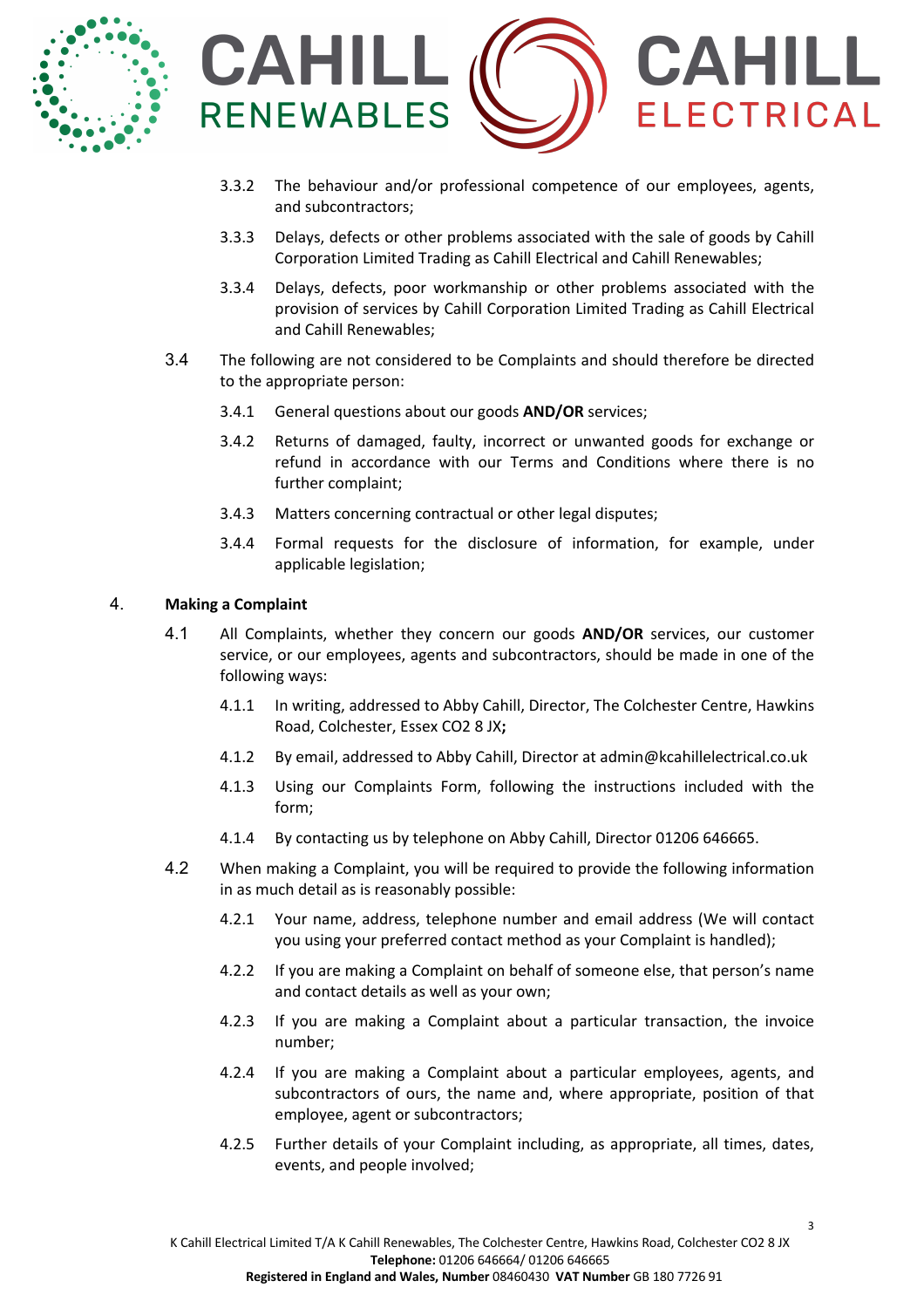



- 4.2.6 Details of any documents or other evidence you wish to rely on in support of your Complaint;
- 4.2.7 Details of what you would like Cahill Corporation Limited Trading as Cahill Electrical and Cahill Renewables to do to resolve your Complaint and to put things right. (Please note that whilst we will make every reasonable effort to accommodate such requests, we are not bound to take any action beyond that which we may be contractually or otherwise legally obliged to take.)

## 5. **How We Handle Your Complaint**

- 5.1 Cahill Corporation Limited Trading as Cahill Electrical and Cahill Renewables operates a two-stage complaints handling procedure. Following our Complaints Procedure, our aim is to always resolve Complaints to your satisfaction at Level One without further recourse to Level Two. If you are not satisfied at the end of Level One, you may escalate your Complaint to Level Two. If you are still not satisfied at the end of Level Two, Complaints may progress to External Resolution as detailed below.
- 5.2 Level One:
	- 5.2.1 Upon receipt of your Complaint, the Manager identified above in Section 4.1 will log the Complaint in our complaints log and will acknowledge receipt of it in writing within 7 days, giving you a Complaint Reference.
	- 5.2.2 When we acknowledge receipt of your Complaint we will also provide details of your Complaint Handler. This may be the Manager to whom your original Complaint was directed (as above) or your Complaint may be assigned to another appropriate member of our team.
	- 5.2.3 If your Complaint relates to a specific employee, agent or subcontractor, that person will be informed of your Complaint and given a fair and reasonable opportunity to respond. Any communication between you and the employee, agent or subcontractor in question should take place only via the Complaint Handler and we respectfully ask that you do not contact the employee, agent or subcontractor in question directly concerning the Complaint while we are working to resolve it.
	- 5.2.4 If we require any further information or evidence from you, the Complaint Handler will contact you as quickly as is reasonably possible to ask for it. We ask that you use reasonable efforts to supply any such information or evidence quickly in order to avoid delaying the complaints handling process. If you are for any reason unable to provide such information or evidence we will use all reasonable efforts to proceed without it, however please be aware that we will not ask for further information or evidence unless we consider it important to the successful resolution of your Complaint.
	- 5.2.5 We aim to resolve Level One Complaints within 14 days, however in some cases, particularly if your Complaint is of a complex nature, this may not be possible. If this is not possible for any reason you will be informed of the delay, the likely length of the delay and the reasons for it.
	- 5.2.6 At the conclusion of the Level One complaints procedure, regardless of the outcome, we will provide you with full details of our investigation, our conclusions from that investigation, and any action taken as a result. You will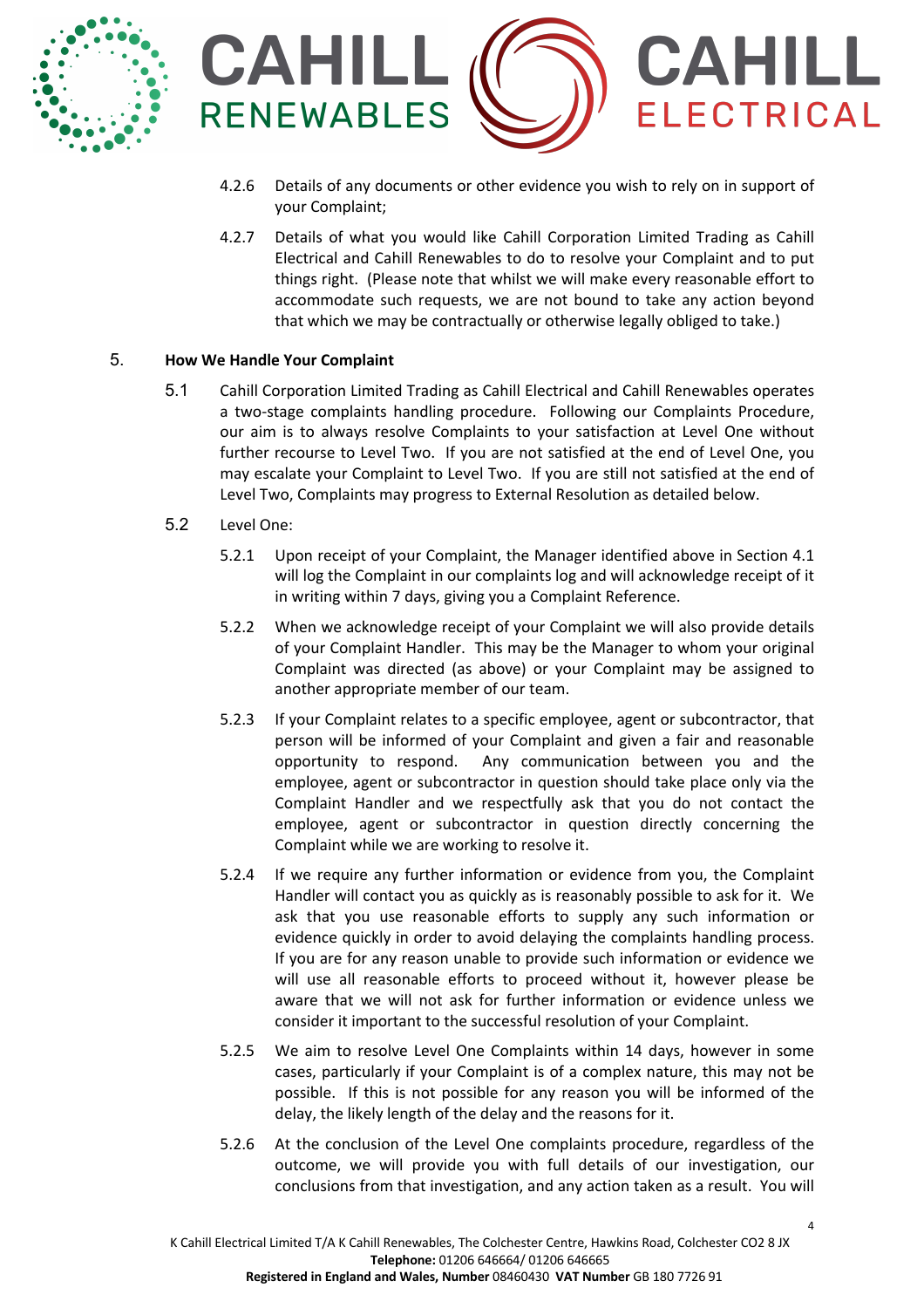



also be reminded of your right to appeal our decision and escalate the complaint to Level Two in the form of an Appeal.

- 5.3 Level Two:
	- 5.3.1 If you are not satisfied with the resolution of your complaint at Level One, you may appeal the decision within 1 month, and have the complaint escalated to Level Two. Appeals are handled by management level members of our team.
	- 5.3.2 Appeals, quoting your original Complaint Reference, should be directed to your original Complaint Handler who will forward the request to an appropriate Appeal Handler. Receipt of Appeals will be acknowledged in writing within 7 days. When we acknowledge receipt of your Appeal we will also provide details of your Appeal Handler.
	- 5.3.3 If your Complaint relates to a specific employee, agent or subcontractor, that person will be informed of your Appeal and given a further opportunity to respond. Any communication between you and the employee, agent or subcontractor in question should take place only via the Appeal Handler and we respectfully ask that you do not contact the employee, agent or subcontractor in question directly concerning the Complaint while we are working to resolve it.
	- 5.3.4 If we require any further information or evidence from you, the Appeal Handler will contact you as quickly as is reasonably possible to ask for it. We ask that you use reasonable efforts to supply any such information or evidence to us quickly in order to avoid delaying the complaints handling process. If you are for any reason unable to provide such information or evidence we will use all reasonable efforts to proceed without it, however please be aware that we will not ask for further information or evidence unless we consider it important to the successful resolution of your Complaint.
	- 5.3.5 We aim to resolve Level Two Complaints within 1 month, however in some cases, particularly if your Complaint is of a complex nature, this may not be possible. If this is not possible for any reason you will be informed of the delay, the likely length of the delay and the reasons for it.
	- 5.3.6 At the conclusion of the Level Two procedure, regardless of the outcome, we will provide you with full details of our investigation, our conclusions from that investigation, and any action taken as a result. Our decision at this stage is final, subject to your right to seek External Resolution of your Complaint**.**
	- 5.3.7 As we are regulated by NICEIC, MCS and HISE you, as our customer, have the right to seek External Resolution of your Complaint from that organisation if you are not satisfied with the outcome of your Level Two Complaint.
- 5.4 External Resolution:
	- 5.4.1 If you are not satisfied with the resolution of your Complaint at Level Two you may seek External Resolution of your Complaint from NICEIC, MCS or HISE consumer code. For details of complaint and conflict resolution

5